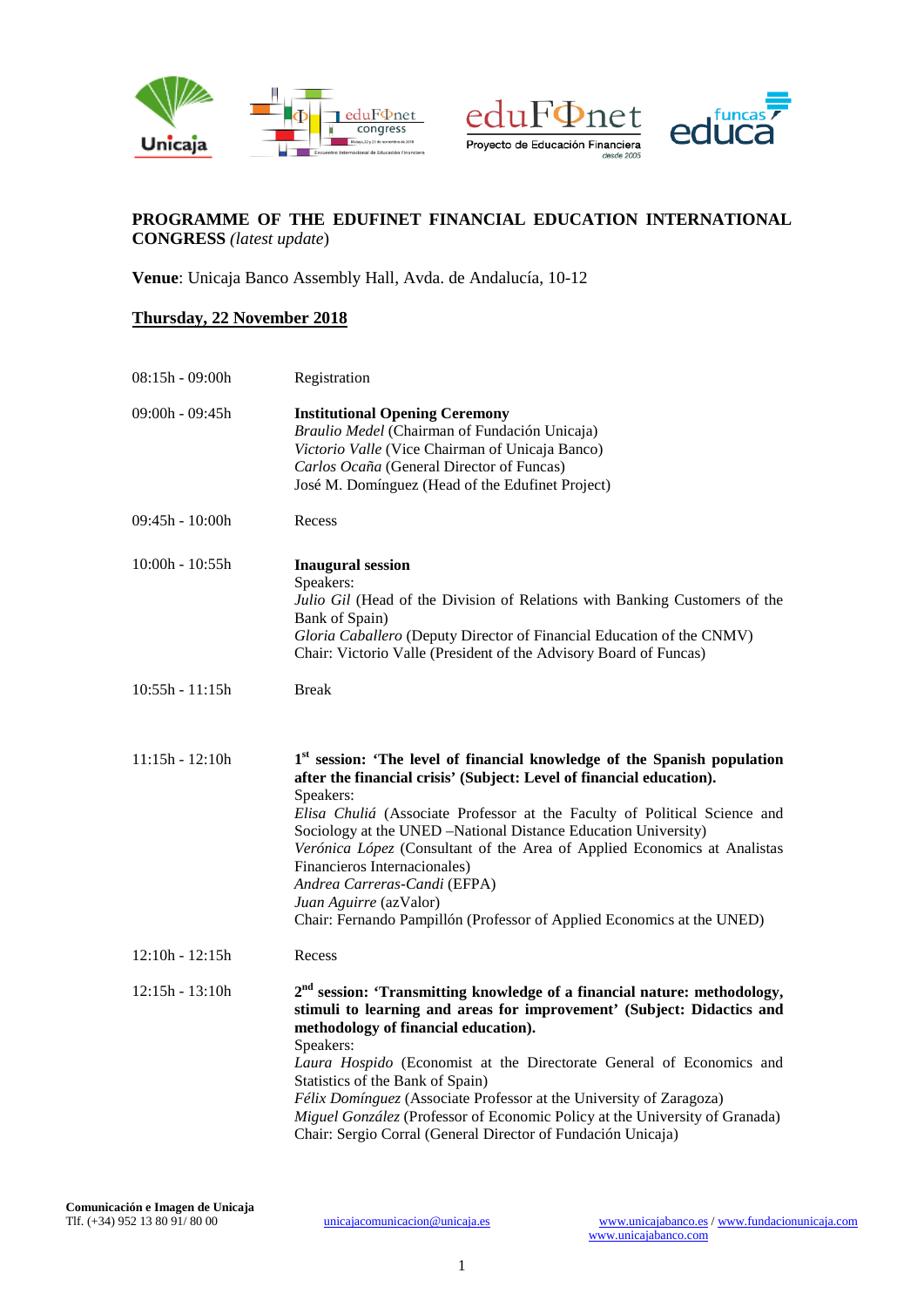

.<br>Maria alia 2015





| $13:15h - 14:10h$ | 3 <sup>rd</sup> session: 'Measuring the economic return to society of a financial<br>education project: main variables to take into account' (Subject: Effects<br>of financial education programs).<br>Speakers:<br>Noelia Cámara (Research economist on Financial Inclusion at BBVA<br>Research)<br>Rafael López (CEO of Analistas Económicos de Andalucía) and Victoria<br>Romero (Edufinet)<br>Agustín Molina (Professor of Applied Economics at the University of<br>Almería), Francisco J. Oliver (Lecturer at the department of Economics and<br>Business of the University of Almeria), Almudena Guarnido (Associate<br>Professor at the Department of Economics and Business of the University of<br>Almeria) and Ignacio Amate (Associate Professor at the Department of<br>Economics and Business of the University of Almeria)<br>Chair: Ana Lozano (Professor of Fundamentals of Economic Analysis at the<br>University of Malaga) |
|-------------------|------------------------------------------------------------------------------------------------------------------------------------------------------------------------------------------------------------------------------------------------------------------------------------------------------------------------------------------------------------------------------------------------------------------------------------------------------------------------------------------------------------------------------------------------------------------------------------------------------------------------------------------------------------------------------------------------------------------------------------------------------------------------------------------------------------------------------------------------------------------------------------------------------------------------------------------------|
| $14:10h - 14:15h$ | Recess                                                                                                                                                                                                                                                                                                                                                                                                                                                                                                                                                                                                                                                                                                                                                                                                                                                                                                                                         |
| $14:15h - 15:00h$ | Roundtable discussion: 'Financial education from the point of view of the<br>media'<br>Speakers:<br>Gumersindo Ruiz (Professor of Economic Policy at the University of Malaga)<br>Alejandro Menéndez (Professor of Financial and Tax Law at the University of<br>Valladolid)<br>Carlos Hernanz (El Confidencial)<br>Nicolás M. Sarriés (Expansión)<br>Cristina Triana (El Economista)<br>Chair: Pedro Fernández (Trustee of Fundación Unicaja)                                                                                                                                                                                                                                                                                                                                                                                                                                                                                                 |
| $16:30h - 17:30h$ | 4 <sup>th</sup> session:<br>'A good way to transmit financial knowledge: ideas and teachings of the<br>main actors in good financial education practices' (Subject: Good<br>practices in financial education programs).<br>Speakers:<br>José María López (Edufinet)<br>Fernando Zunzunegui (Lecturer of Financial Market Law at University Carlos<br>III de Madrid)<br>Antonio Argandoña (Emeritus Professor of Business Economics and Ethics at<br>IESE)<br>Chair: Alberto Ruiz (Ph. D. in Law and in Economic and Business Sciences<br>by the University of Malaga)                                                                                                                                                                                                                                                                                                                                                                          |
| 17:30h - 17:35h   | Recess                                                                                                                                                                                                                                                                                                                                                                                                                                                                                                                                                                                                                                                                                                                                                                                                                                                                                                                                         |
| 17:35h - 18:55h   | $5th$ session: 'Is a high level of knowledge of financial issues sufficient to<br>make a good financial decision? Financial literacy, cognitive bias and<br>influence of the environment (Subject: Decision-making. The psychology<br>of financial decisions).<br>Speakers:                                                                                                                                                                                                                                                                                                                                                                                                                                                                                                                                                                                                                                                                    |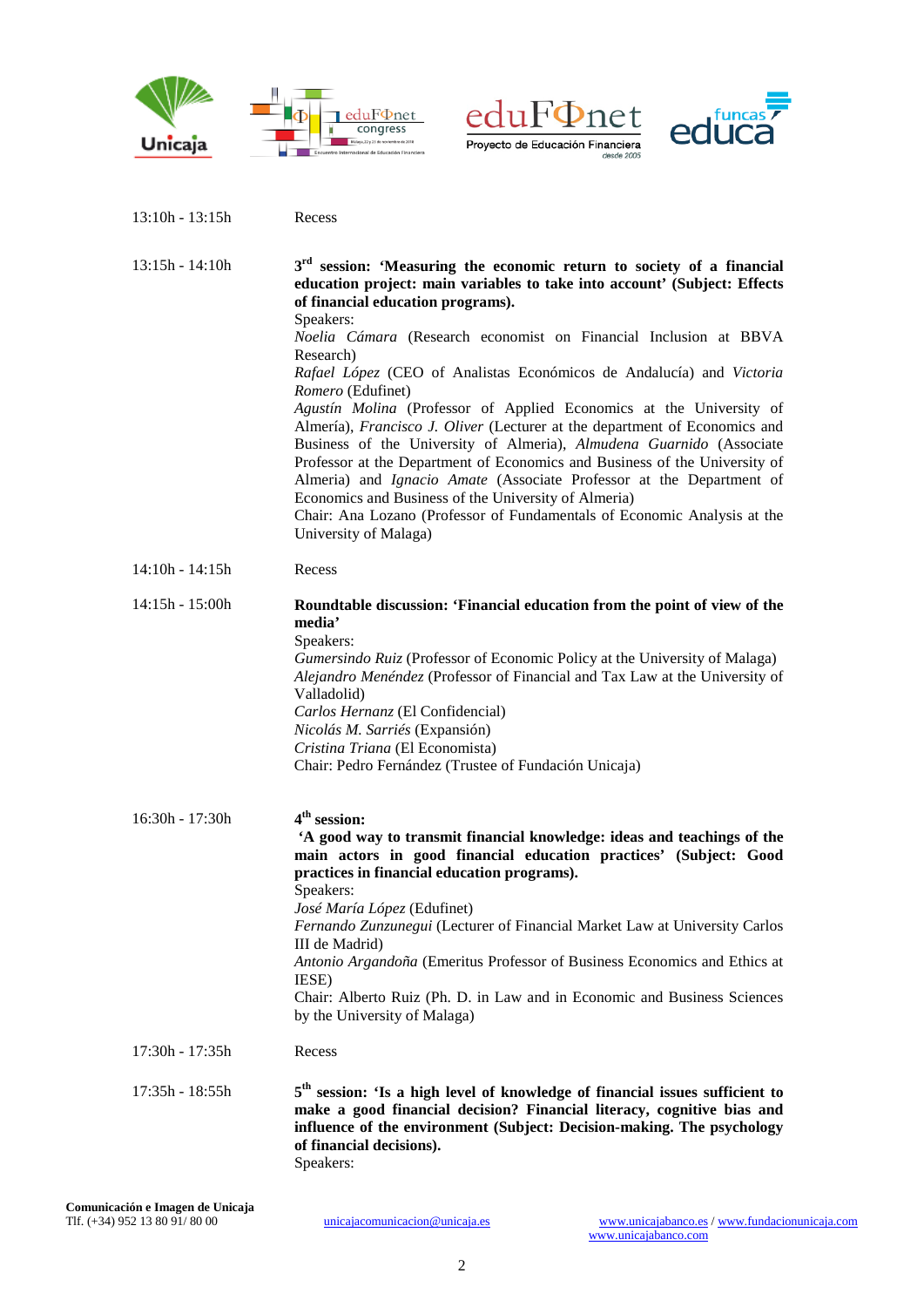





|                   | <i>María Eugenia Cadenas</i> (Financial Education Analyst at the CNMV)                                                                                                                           |
|-------------------|--------------------------------------------------------------------------------------------------------------------------------------------------------------------------------------------------|
|                   | <i>Eusebio Martín</i> (Associate Professor of Private Equity and Behavioral<br>Finance at IE Business School)                                                                                    |
|                   | <i>Rafael Romero</i> (Edufinet)                                                                                                                                                                  |
|                   | <i>José M. Domínguez and José María López</i> (Edufinet)                                                                                                                                         |
|                   | Chair: Manuel Conthe (Chair of the Advisory Board of Expansion and                                                                                                                               |
|                   | Actualidad Económica)                                                                                                                                                                            |
| $18:55h - 19:00h$ | Recess                                                                                                                                                                                           |
|                   |                                                                                                                                                                                                  |
| $19:00h - 20:00h$ | $6th$ session: 'Do people with a greater degree of financial knowledge have<br>more possibilities of launching successfully a business?' (Subject:<br>Financial education and entrepreneurship). |
|                   | Speakers:<br>Marco Trombetta (Lecturer of Accounting and Management Control and                                                                                                                  |
|                   | Vice-Dean of Research at the IE University)<br>Zulima Fernández (Professor of Business Organization at the University<br>Carlos III de Madrid)                                                   |
|                   | Antonio Ruiz (Associate Professor of Business Organization at the University<br>of Malaga)                                                                                                       |
|                   | Chair: Natalia Sánchez (Executive Vice-President and General Secretary of<br>the Confederación de Empresarios de Málaga)                                                                         |

# **Friday, 23 November 2018**

| $09:00h - 09:55h$ | 7 <sup>th</sup> session: 'How to measure the returns of a financial education project<br>in the population' (Subject: Economic analysis of the effectiveness of<br>financial education projects)<br>Speakers:<br>Germán Carrasco (Lecturer of Applied Mathematics at the University of<br>Malaga)<br>Juan J. Torres (Edufinet)<br><i>José Antonio Molina</i> (Teacher of Economics at the IES Emilio Prados)<br>Chair: Fernando Rodríguez (Associate Professor at the University of<br>Salamanca)                                                                                                                      |
|-------------------|------------------------------------------------------------------------------------------------------------------------------------------------------------------------------------------------------------------------------------------------------------------------------------------------------------------------------------------------------------------------------------------------------------------------------------------------------------------------------------------------------------------------------------------------------------------------------------------------------------------------|
| $09:55h - 10:00h$ | Recess                                                                                                                                                                                                                                                                                                                                                                                                                                                                                                                                                                                                                 |
| $10:00h - 10:55h$ | 8 <sup>th</sup> session: 'Economic-financial knowledge in educational curricula: how<br>and when to begin to teach them. Comparative international experience'<br>Economic-financial knowledge in the educational<br>(Subject:<br>system/International experience). This session will be held in English.<br>Speakers:<br>Andrés González (European Center for Innovation and Entrepreneurship,<br>ECIE)<br>Valentina Nina Barabas (Teacher of English at the Higher School of<br>Commerce Nicolae Kretzulescu - Romania)<br>Monika Kubiszova (Deputy Head-Teacher at the Mendelova Stredni Skola -<br>Czech Republic) |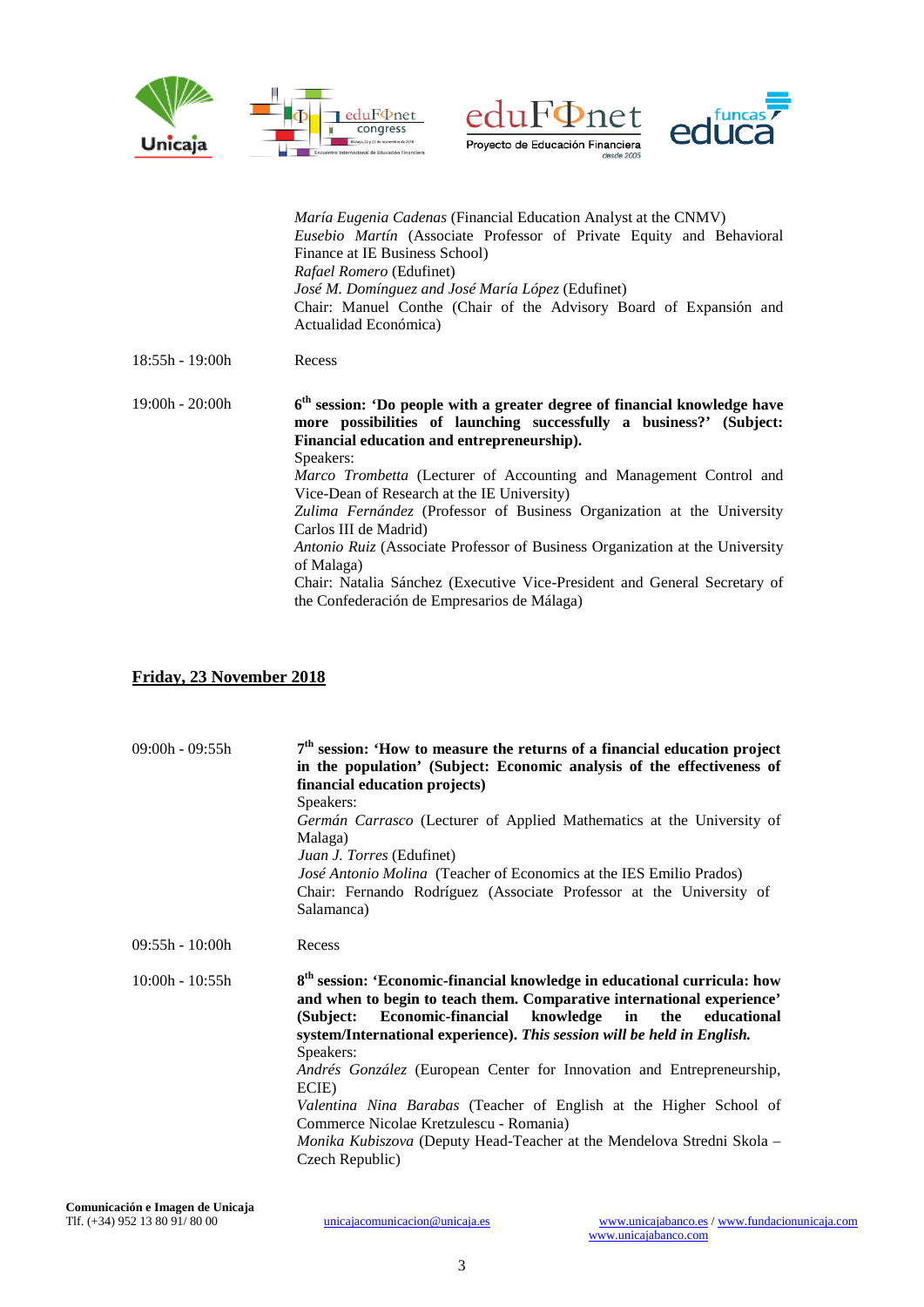





|                   | Barbara Hauswiesner (Teacher of Economics at BHAK/BHAS - Austria)<br>Beatriz Morilla (Head of CSR at AEB)<br>Chair: D. Santiago Carbó (Professor of Economics and Finance at Cunef)                                                                                                                                                                                                                                                                                                                                                                                                                                                                                                                       |
|-------------------|-----------------------------------------------------------------------------------------------------------------------------------------------------------------------------------------------------------------------------------------------------------------------------------------------------------------------------------------------------------------------------------------------------------------------------------------------------------------------------------------------------------------------------------------------------------------------------------------------------------------------------------------------------------------------------------------------------------|
| $10:55h - 11:15h$ | <b>Break</b>                                                                                                                                                                                                                                                                                                                                                                                                                                                                                                                                                                                                                                                                                              |
| $11:15h - 12:25h$ | 9 <sup>th</sup> session: 'How digitalization affects the transmission of financial<br>knowledge: opportunities and challenges' (Subject: Financial education<br>and the digitalization challenge).<br>Speakers:<br>Carlos Trias (Member of the European Economic and Social Committee in<br>the name of the Spanish Council of Consumers)<br>Carlos Caballer (Partner of the Governance, Risk & Compliance and Audit<br>Area at PwC)<br>Enrique Fernández (Legal and Regulatory Manager Partner at EY Abogados)<br>Pau Antoni Monserrat (Lecturer of Financial Economics at the Universitat de<br>les Illes Balears)<br>Chair: María Antonia Otero (Member of the Board of Directors of Unicaja<br>Banco) |
| 12:35h - 13:55h   | 10th session: 'The influence of financial education in financial inclusion:<br>cause or consequence?' (Subject: Financial inclusion).<br>Speakers:<br>José Ignacio Sánchez (Head of the Department of Applied Economics at the<br>University of Salamanca)<br>Francisca García (Associate Professor of the Department of Applied<br>Economics at the University of Malaga)<br>José A. Díaz (Edufinet)<br>José Luis Gómez (Trustee of Fundación Unicaja)<br>Alexander A. Mejía (United Nations Institute for Training and Research-<br>Unitar)<br>Chair: Antonio Romero (Member of the Management Committee of<br>Cecabank)                                                                                |
| 13:55h - 14:00h   | Recess                                                                                                                                                                                                                                                                                                                                                                                                                                                                                                                                                                                                                                                                                                    |
| 14:00h - 14:30h   | <b>Conclusions of the Congress</b><br>José M. Domínguez (Head of the Edufinet Project)<br><b>Closing ceremony</b>                                                                                                                                                                                                                                                                                                                                                                                                                                                                                                                                                                                         |
|                   | Sergio Corral (General Director of Fundación Unicaja)<br>Manuel Azuaga (Chairman of Unicaja Banco)                                                                                                                                                                                                                                                                                                                                                                                                                                                                                                                                                                                                        |

## **SUPLEMENTARY ACTIVITIES** *(latest update)*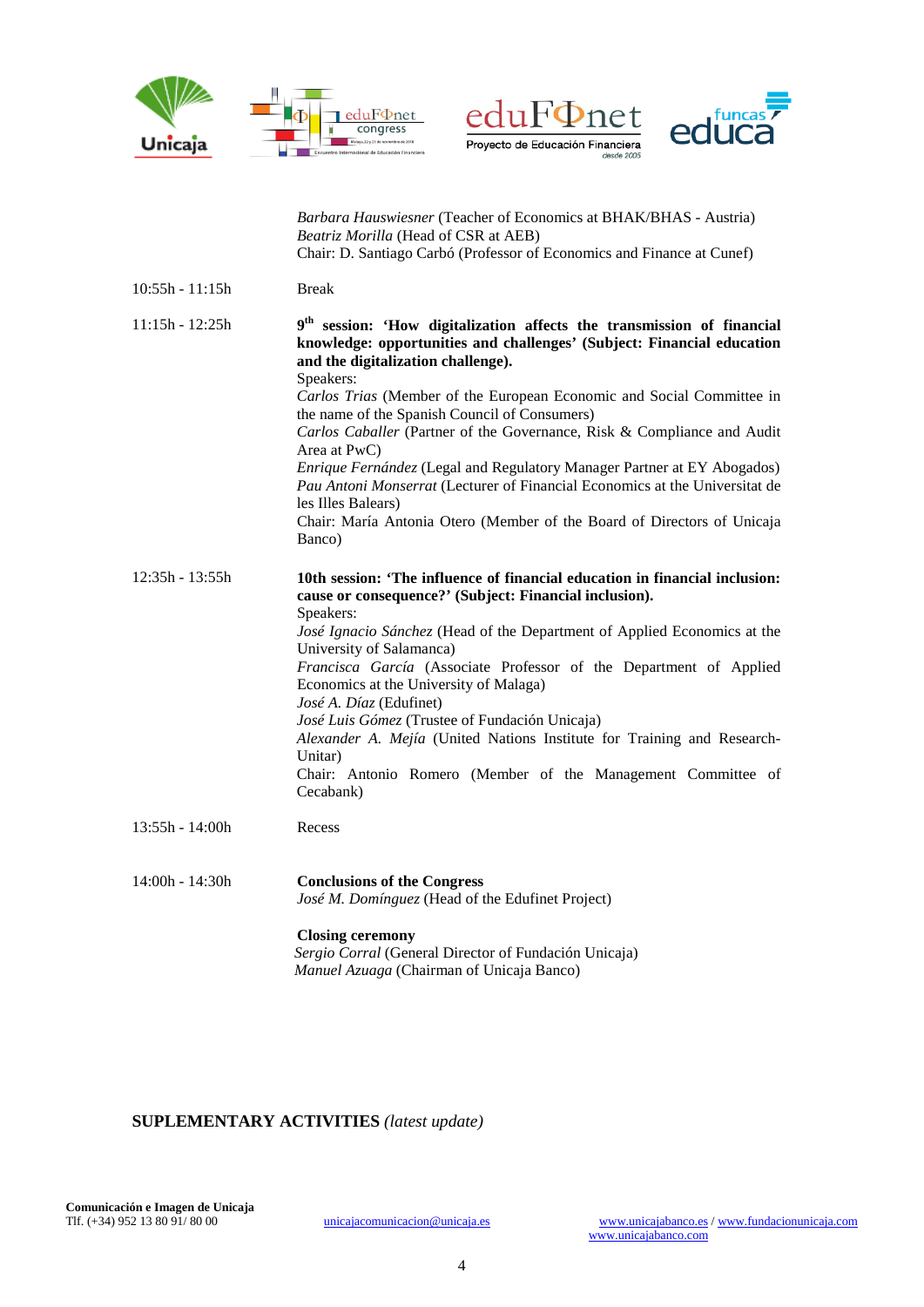

![](_page_4_Picture_1.jpeg)

![](_page_4_Picture_2.jpeg)

**Venue**: Unicaja Banco Assembly Hall, Avda. de Andalucía, 23 (Malaga)

## **Tuesday, 20 November 2018**

**Exercise of financial psychology** (with no public)

18:00 – 20:00

## **Wednesday, 21 November 2018**

• *Workshop 1.* **Financial education proposals and initiatives from the basis of the training experience gained**

09:30 - 10:30 *Chair:* Juan F. García Aranda (Edufinet) *Participants:* Joaquín Bermejo Salas, Beatriz Cestino Castilla, Gregorio Martín Caballero, Rafael Navarro Almón, Beatriz Rodríguez Díaz, José Mª Sánchez Ros, Mª del Mar Molina Parra, Arnie Zareei Bogoya and Alberto Ondo Sango

#### • *Workshop 2.* **Basic concepts of Law for financial education**

10:30 - 11:30 *Chair:* Vicente Orti (Edufinet) *Participants:* José A. Díaz Campos, María Isabel Fernández Machuca, Juan Francisco García Aranda, Mª Cruz Mayorga Toledano, Juan Medina Serramitjana, Isabel Rodríguez Navarro, Juan José Hinojosa Torralvo, Lucas Ruiz Plaza and Francisco Domínguez Franco.

### • *Workshop 3.* **Financial education as a tool for citizens and businesses to learn about the tax system**

11:45 - 12:45 *Chair:* Julián Muñoz Ortega (Edufinet) *Participants:* Mª José Castaño Martín, Pedro Fernández Gómez, José Luis González García, Aurelio López López, Fernando Marcos Gómez, Antonio Narváez Luque and Alejandro Menéndez Moreno

## • **Presentation of the papers submitted to the Financial Education Congress**

12:45 – 13:00 Speakers: Beatriz Benítez-Aurioles and Carmen Blanco-Arana

#### • *Workshop 4.* **The role of the media in the dissemination of financial education**

13:00 - 14:00 *Speaker:* Mª Eugenia Martínez-Oña López (Unicaja Banco)

**Comunicación e Imagen de Unicaja**